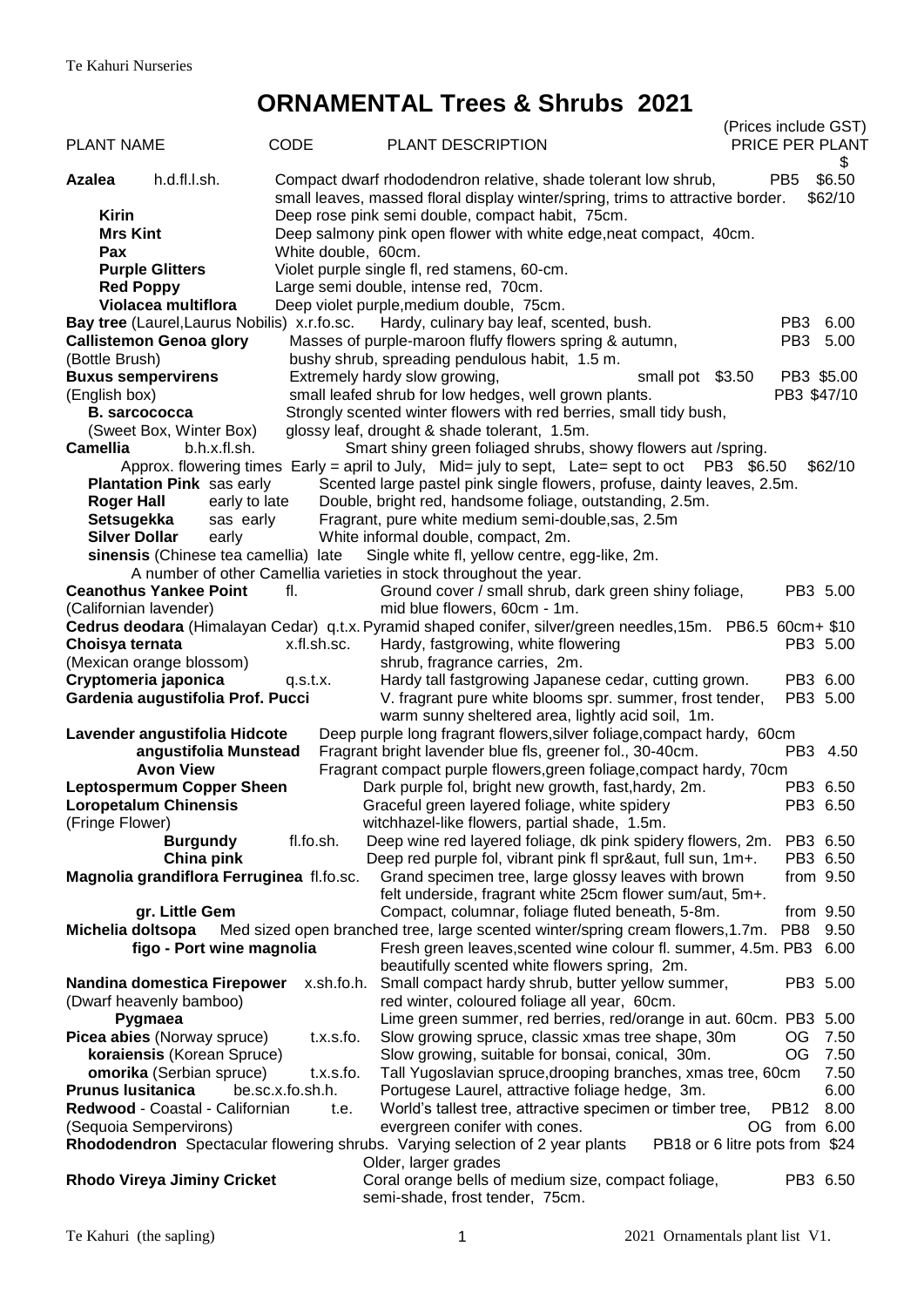| Rosemary                        | sc.fl.h.l. | Dark green, fine foliaged, traditional european herb.                    | PB3 5.00 |
|---------------------------------|------------|--------------------------------------------------------------------------|----------|
| <b>Lady in White</b>            |            | Upright form, white flowers, 1.3m.                                       |          |
| <b>Tuscan Blue</b>              |            | Upright form, violet blue flowers, 1.3m.                                 |          |
| <b>Tractor seat plant</b>       |            | Glossy showy round green leaves, dappled light, damp site not wet, 1mx1m | PB3 7.00 |
| <b>Viburnum tinus Eve Price</b> | fl.r.x.    | Multi branched shrub, red stems, white                                   | PB3 6.00 |
|                                 |            | winter flowers, blue spring/summer berry, 1.2m.                          |          |
| Westringia brevifolia           |            | Australian rosemary, hardy, mid green, neat form, 1.5m.                  | PB3 5.00 |

### **GRASSES BORDERS & PERENNIALS (non native)**

|                                                                                                                   | Agapanthus orientalis fl.sh.x.l. Common form, dark green strap leaf clumps, blue/mauve or white florettes, 1m+. |      |  |
|-------------------------------------------------------------------------------------------------------------------|-----------------------------------------------------------------------------------------------------------------|------|--|
| <b>Baby Pete</b>                                                                                                  | Dwarf two tone blue, darker green leaf, sterile, 35cm.<br>PB3 5.00 or \$47/10                                   |      |  |
| <b>Gail sapphire</b>                                                                                              | Deepest purple/blue, 1m.                                                                                        |      |  |
| Peter Pan                                                                                                         | Dwarf two tone blue, compact, free flowering, narrow leaf, hardy, sterile, 50cm.                                |      |  |
| <b>Purple Cloud</b>                                                                                               | Purple black buds, large drooping purple/blue florets, vigorous, 1.2m.                                          |      |  |
| <b>Streamline</b>                                                                                                 | Dwarf compact, thin neat foliage, months of sky blue flowers, 50cm.                                             |      |  |
| Carex glauca<br>fl.fo.x.                                                                                          | PB2 5.00<br>Clump forming blue grey creeping grass, 30cm.                                                       |      |  |
| Dietes bicolour (Spanish Iris)                                                                                    | Green reedy clump, distinctive cream dotted flower, frost&dry tol, 60cm. PB3 5.00                               |      |  |
| grandiflora (Fairy Iris)                                                                                          | Larger white flowers, yellow&purple markings, takes heat & dry, 1m.<br>or \$47/10                               |      |  |
| <b>iridoides</b> (African iris)                                                                                   | White yellow&purple flowers, rounder petals, broader leaf, partial shade/sun, 1m.                               |      |  |
| <b>Helleborus</b> (Winter rose)                                                                                   | "English Thoroughbred Hybrids"<br>1 Litre pot 5.00                                                              |      |  |
|                                                                                                                   | Mixed seedlings selection, various flower colours (lucky dip)                                                   |      |  |
| <b>Hemerocallis Stella Bella</b>                                                                                  | (Day Lily) Evergreen, goldy yellow flowers.<br>PB3 5.00<br>\$47/10                                              |      |  |
|                                                                                                                   | Hostas Striking tiered neat low leaf mounds, white or mauve fragrant flower spikes summer, die down in winter.  |      |  |
| <b>Halcyon</b>                                                                                                    | Blue spear shaped leaf, lavender flowers, 40cm.                                                                 |      |  |
| Krossa regale                                                                                                     | PB <sub>5</sub><br>Upright large oval dusky blue leaves, 90cm.                                                  | 5.00 |  |
| <b>Sum &amp; Substance</b>                                                                                        | Deep veined large glossy chartreuse leaf, lavender flower spikes, 70cm.                                         |      |  |
|                                                                                                                   | Liriope muscari (Lily turf) Green tidy grass-like clump, blue fl. heads, shade/dry ok, frost hardy, 30cm PB3    | 5.00 |  |
| <b>Blue Skies</b>                                                                                                 | Light blue flowers, summer, 35cm+                                                                               |      |  |
| <b>Gold Band</b>                                                                                                  | Lavender flower spikes summer autumn, hardy, 30cm.                                                              |      |  |
| <b>Isabella</b>                                                                                                   | Lawn alternative / border, denser, spreading, more compact fine foliage,                                        | 6.00 |  |
|                                                                                                                   | pink stems summer, sun, shade, drought, frost, 130mm.                                                           |      |  |
| <b>Royal Purple</b>                                                                                               | Striking deep purple flower, late summer, 20-50cm.                                                              |      |  |
| <b>Samantha</b>                                                                                                   | Pale pink flowers, 50cm.                                                                                        |      |  |
| <b>Lomandra Little Con</b>                                                                                        | Hardy grassy mound, cream flower spikes spring, prune early aut, 30cm.                                          | 5.00 |  |
| longifolia Tanika                                                                                                 | Durable fine leaf clump, yellow flower heads spring, any site, 50cm.<br>PB3 5.00                                |      |  |
| Ophiopogon japonicus fo.fl.                                                                                       | Mat forming green perennial, thin leaves, textured grass substitute,<br>HP1 5.00                                |      |  |
| (Mondograss)                                                                                                      | tidy border, lilac flowers late summer, blue black berries, 30cm.                                               |      |  |
| <b>Nana</b>                                                                                                       | Green miniature form.                                                                                           |      |  |
| <b>Black Mondo</b>                                                                                                | Shiny black form.                                                                                               |      |  |
| Sisyrinchium Devon Skies Neat little iris-like green clump, blue eyed fls, sunny site, cold hardy, 25cm. PB3 5.00 |                                                                                                                 |      |  |
| <b>Snow Drift</b>                                                                                                 | Pure white flowers.                                                                                             |      |  |

### **GROUND COVERS (non native)**

| Crinkly bronze green leaves, blue upright flowers, 25cm.                                          |                      |
|---------------------------------------------------------------------------------------------------|----------------------|
| Weeping draping form, light blue flowers, 70cm.                                                   |                      |
| Elegant cascading / creeping form, blue flowers,<br>fragrant, edible herb, bee food, 60cm x 1.5m. |                      |
|                                                                                                   | PB3 5.00<br>PB3 5.00 |

## **CLIMBERS (non native)**

|                               |             | <b>Clematis montana snowflake</b> fl.d.sc. Vigorous hardy vine, masses of white spring flowers. | PB3 6.00 |  |
|-------------------------------|-------------|-------------------------------------------------------------------------------------------------|----------|--|
| m. rubra Elizabeth            |             | Vanilla scented pale pink form, bronze tinged dk green fol.                                     |          |  |
| Star Jasmine                  | fl.sh.a.sc. | Dark glossy green foliaged climber or ground cover,                                             | PB3 6.00 |  |
| (Trachelospermum jasminoides) |             | scented white flower, summer, firey red foliage in winter to 5m.                                |          |  |
| Wisteria sinensis             | d.fl.sc.    | Vigorous climbing vine, drooping clusters of scented mauve flowers. PB8 8.50                    |          |  |